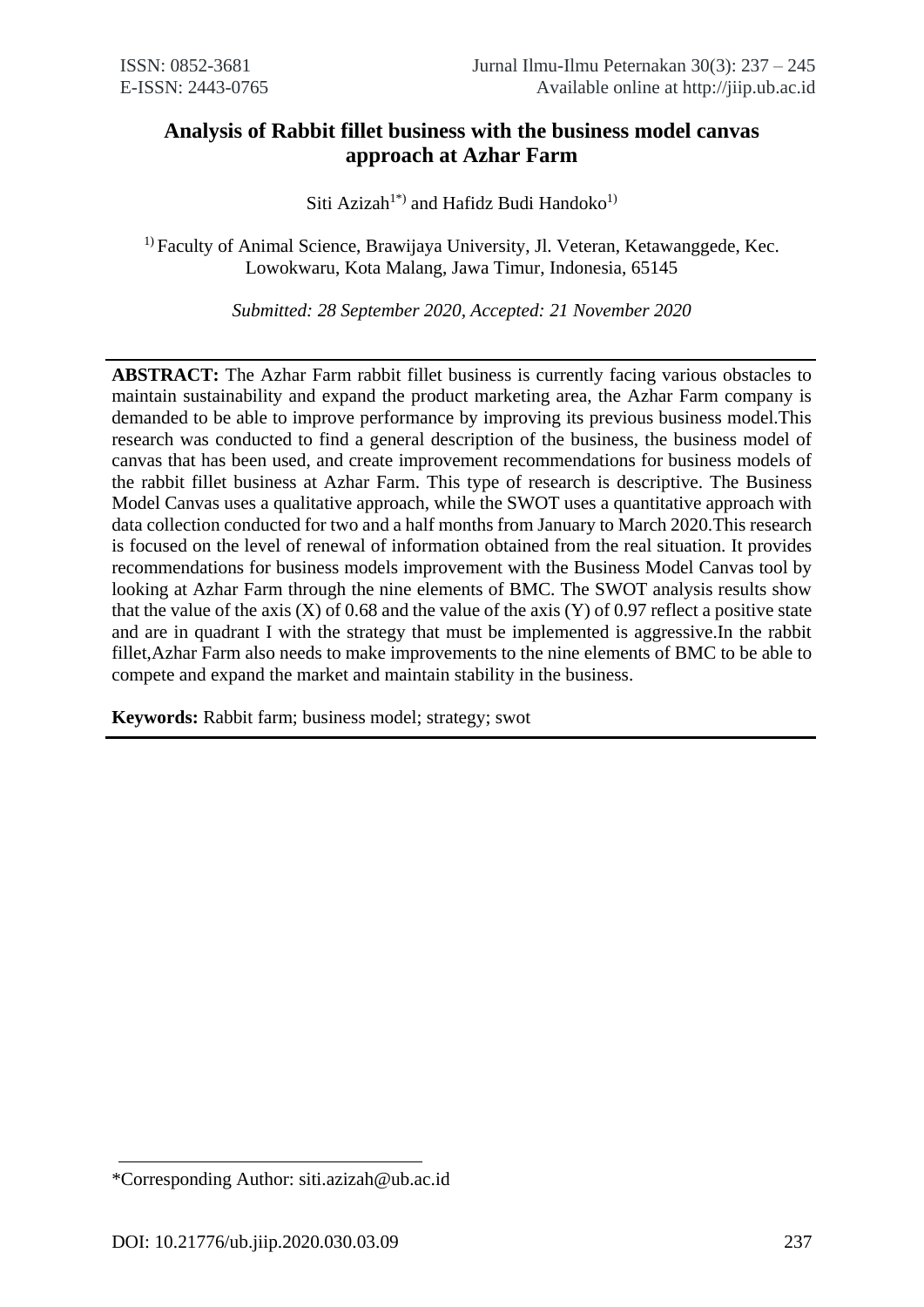## **INTRODUCTION**

Indonesia is a country rich in natural and human resources with excellent prospects for animal husbandry. One of the livestock businesses that have increased is broiler rabbits. Rabbits have the potential to be bred because they can breed quickly and are easily adaptable. The rabbit population is currently 80% spread across the island of Java. One of the rabbit production areas in Batu City, which has a population of 25,148 (BPS, 2016).

The current demand for rabbit meat on a regional scale is high, but specific markets make it difficult for farmers to achieve it. According to Masyhuri Azhar, one of the heads of the rabbit breeders association in Batu City, as well as the owner of Azhar Farm, interviewed Suryamalang.com (2018), stated that the demand for rabbit meats in Batu City and its surroundings reaches 300 kg per week. Still, the available stock only 100-150 kg per week,so, to sufficient market needs, must bring in supplies from outside the area, which causes increasingly fierce price competition.

In high business competition, many farmers survived or closed down. A rabbit farm business that closed down is caused by an imbalance between the production costs incurred and the income generated. To increase the revenue of rabbit breeders, innovation, and sales strategies for products with high economic value are needed. Azhar Farm is one of the broiler rabbit farms in Batu City, which until now, exists to produce rabbit fillets. Its products have a high selling value compared to without slaughtering rabbits. But now Azhar Farm has problems in marketing products widely and sustainably.

This proves that innovation is not enough; it requires internal and external analysis as well as appropriate business strategies and models to be able to maintain existence and win the fierce business competition. This research was conducted to find a general description of the business. This business model has been applied, and create recommendations for improvement business models for the rabbit fillet business at Azhar Farm.

## **MATERIALS AND METHODS Research time and location**

The field research was conducted from January to March 2020. The location taken was determined intentionally at the center of the Azhar Farm broiler rabbits in Bumiaji Village, Batu City. Azhar Farm was chosen because it is one of the dominant and continuous rabbit breeders producing rabbit fillets. Also, Azhar Farm has obstacles in managing the business because it is still relatively new for one year in running the rabbit fillet business and in the coming years plans to expand the market for the rabbit breeding business so that it becomes strategic as a research object to study the right opportunities and strategies in developing the rabbit business. Besides, the limitations of geography andpractical such as time, cost, and labor, are also considered in this research.

## **Research Tools and Materials**

The tool used in this research was a questionnaire that referred to 9 elements of the Business Model Canvas and several other supporting devices such as stationery and camera. The material used was one typed New Zealand White rabbit that was slaughtered during the observation to determine the percentage of rabbit fillet produced.

## **Types of Research**

Research conducted in descriptive type, the Business Model Canvas uses a qualitative approach while the SWOT uses a quantitative approach. The things that included in the qualitative descriptive approach are the study of aspects of BMC that affect the rabbit fillet business both internally and externally. In contrast,the things included in the quantitative approach is the SWOT study of Azhar Farm's condition in managing the rabbit fillet business. This research is focused on the level of renewal of information obtained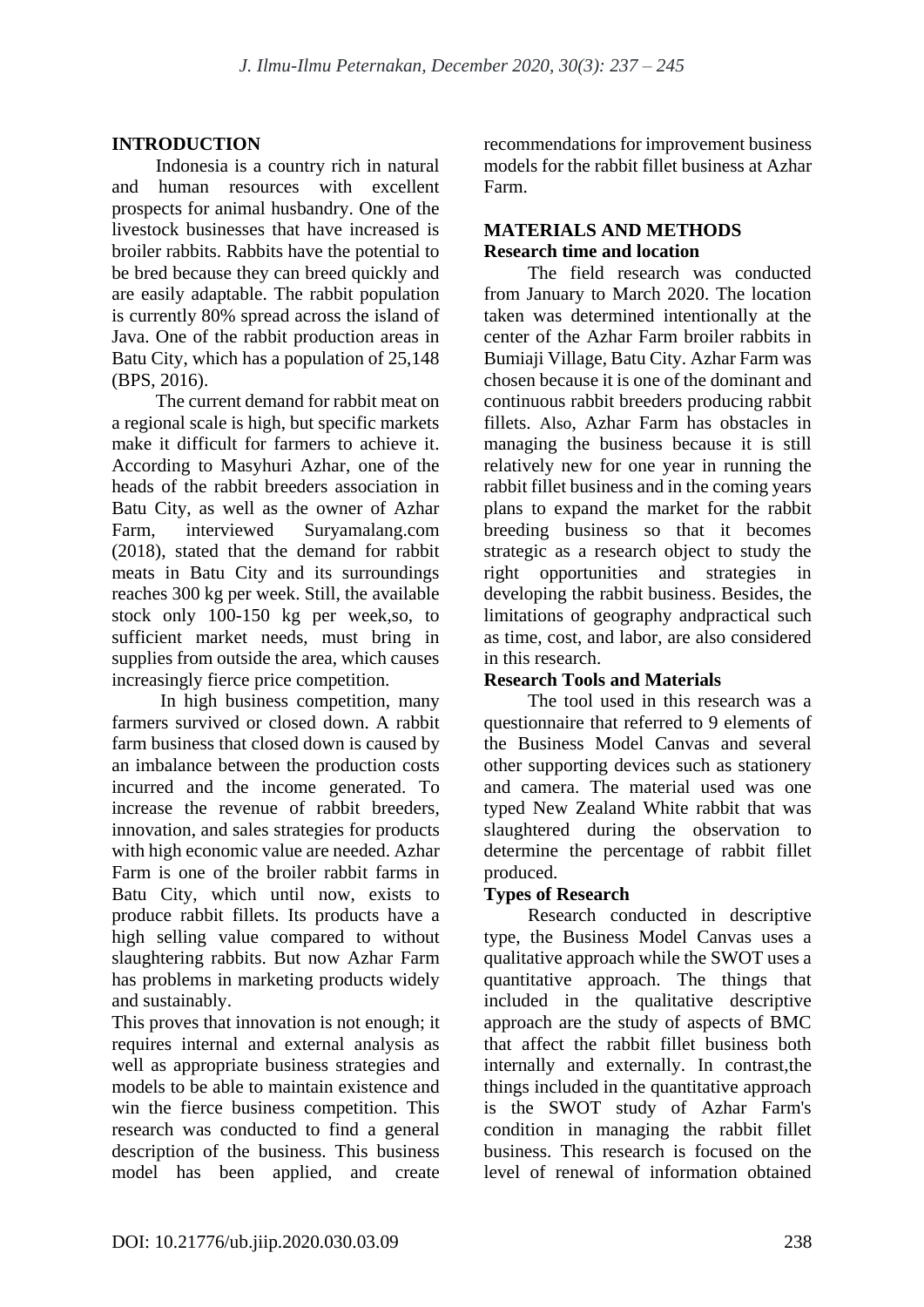from the field situation and business strategy.

## **Methods of Determining Informants**

The determination of informants is carried out through specific considerations and objectives. Internal informants taken were business owners and employees of Azhar Farm. They were chosen because they had the knowledge, expertise, competence, and were directly involved in the rabbit business from the beginning to the research conducted.So, it can represent the current condition of the rabbit fillet business. Consumers who are selected externally in this business are rabbit satay sellers in the Batu City area.The main reason for the selection of stakeholders is based on the consideration of researchers, satay sellers as consumers who have been buying rabbit fillets.Retrieval of information about internal informants is more emphasized on how business processes are carried out using BMC, while externals are more focused on product assessments, hopes, and desires of the products purchased and services needed. **Data Types and Sources**

The data used are qualitative data based on nine elements in the Business Model Canvas with data sources derived from primary and secondary data. Field data retrieval is done by interview, observation, and documentation.

# **Data Analysis**

Data analysis carried out referring to the Moleong theory (2012) are:

- 1. Data collected obtained from various sources through interviews.
- 2. Data Reduction, making abstraction in the form of a summary core research, processes, and statements following the objectives of the research.
- 3. Categorization isa compilation of research data into categories arranged based on points of view, opinions, or certain criteria that have been determined.
- 4. Data Validity Check, carried out to reduce data gaps and show that the content of research data is truly valid using the Triangulation technique,

which uses things other than data, such as interviews, to show the validity of the data in the research. It uses reference material in each step of the research that can be seen again as a database as well as Doing a member checks, namely checking the data back to the interviewee.

## **RESULT AND DISCUSSION Azhar Farm Rabbit Overview**

Azhar Farm was established and occupy land in Binangun Hamlet in 2017 with a division of production for rabbit meat, breeding, feed, and processing of livestock products. Azhar Farm raising New Zealand White Rabbit species, this species was chosen because it has a fast growth rate, carcass quality, fertility, birth rates, and good parenting abilities of their offspring (Widitania, Yon and Sri, 2013). Azhar Farm runs the business from upstream to downstream, starting from the seeding, feed making, raising, harvesting, slaughtering, and processing to marketing. Azhar Farm currently has around 300 rabbits with rabbit fillet production capacity per week, reaching 40-50 kg.

The main products produced by Azhar Farm are carcasses, fillets, feed, seeds, and rabbits that are ready to be slaughtered. Azhar Farm uses a battery cage in maintaining and treating waste used as biogas.In 2019 Azhar Farm strengthens its main products are feed and meat. In addition to selling feed in three types, which starter, grower, and finisher phases, Azhar Farm also began selling rabbit fillets. In 2020 to expand the reach of Azhar Farm manages the legal aspects and continues to expand the marketing of rabbit fillets.

#### **Identify the rabbit fillet business model with the** *Business Model Canvas*  **Approach**

The first step of this research was to identify the rabbit fillet business model, which refers to the nine components of the Business Model Canvas. The business model is a method used by a company to make money where the company operates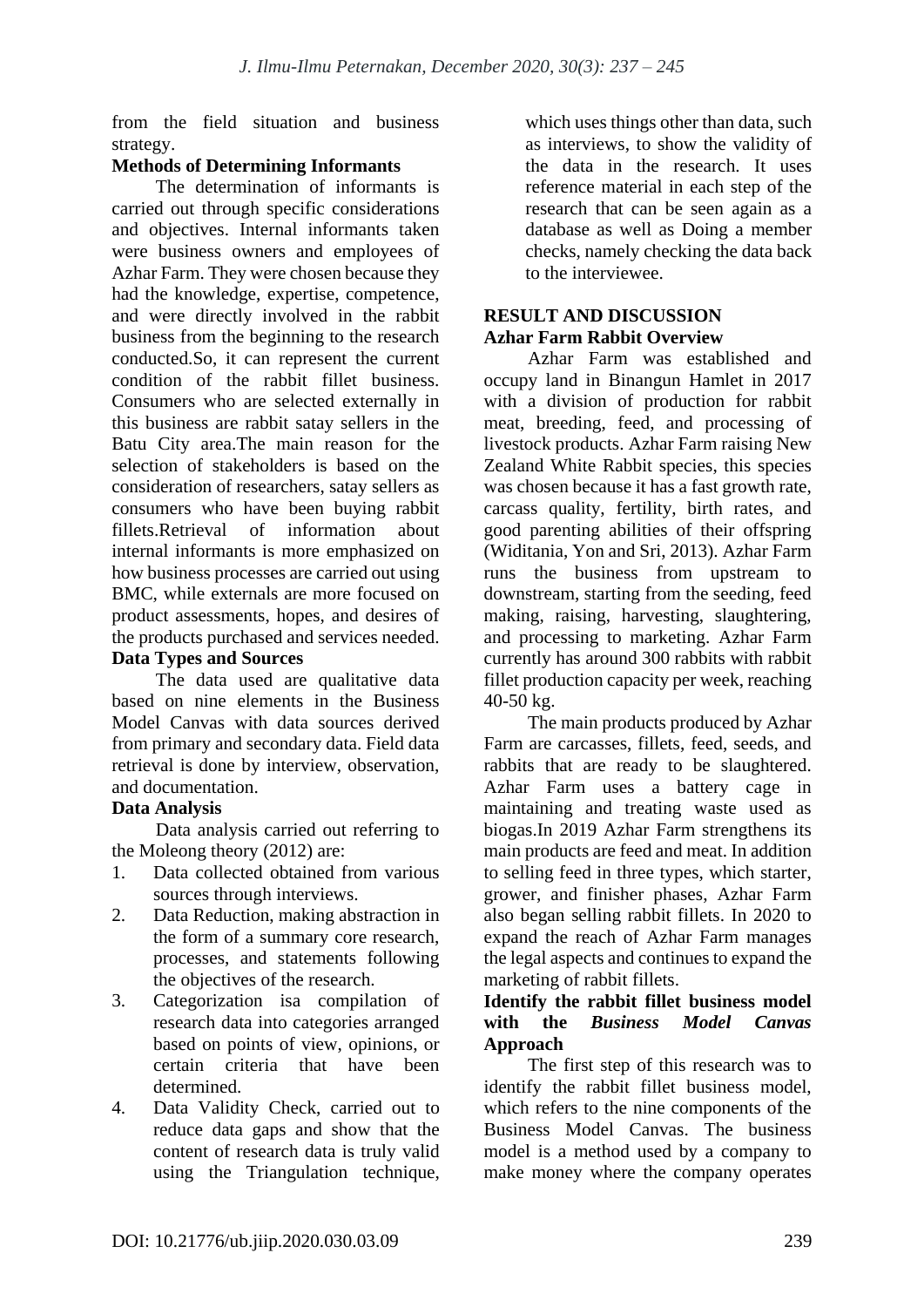(wheelen and hunger, 2010). According to Euis et al. (2014), BMC has nine elements that are important to identify business models at KNM Fish Farm and identify elements that need improvement to help business sustainability in the future. Osterwalder and Pigneur (2012) make "Nine Building Blocks" while nine blocks consist of (1) Customer Segments, (2) Customer Relationship, (3) Value Propositions, (4) Channels, (5) Revenue Streams, (6) Key Activities, (7) Partners, (8) Resources, (9) Cost Structure.The compilation of the BMC rabbit fillet business is based on the results of interviews conducted with internal respondents and observations by researchers. The rabbit fillet business models that have been applied by Azhar Farm with the Business Model Canvas approach can be seen in Figure 1.

| <b>Key</b>                                            | <b>Key Activities</b>  | <b>Value Proposition</b> | <b>Customer</b>                | <b>Customer</b>      |
|-------------------------------------------------------|------------------------|--------------------------|--------------------------------|----------------------|
| <b>Partners</b>                                       |                        |                          | Relationship                   | <b>Segments</b>      |
| <b>Breeder Partner</b>                                | <b>Breeding</b>        | High Protein, Low        | Personal                       | <b>Satay Sellers</b> |
|                                                       |                        | Fat, and Low             | Communication                  |                      |
| <b>Feed Production</b>                                | <b>Feed Production</b> | Cholesterol              | using Whatsapp                 | Individuals          |
| Partners                                              |                        |                          | application                    |                      |
|                                                       | Raising/Cultivating    | Easy to process          |                                |                      |
| <b>Fillet Distributors</b>                            |                        | into satay               |                                |                      |
| <b>Key Resources</b>                                  | Harvesting             |                          | <b>Channel</b>                 |                      |
| New Zealand                                           |                        | Long Shelf Life          | Expo, seminar,                 |                      |
| <b>White Rabbits</b>                                  | Slaughtering and       |                          | bazaar                         |                      |
|                                                       | Processing             |                          |                                |                      |
| Rabbit Feed                                           | Marketing              |                          | Direct Supply                  |                      |
|                                                       |                        |                          |                                |                      |
| Physical,                                             |                        |                          | Word of mouth                  |                      |
| financial and                                         |                        |                          | promotion                      |                      |
| HR resources                                          |                        |                          |                                |                      |
|                                                       |                        |                          | Through the                    |                      |
|                                                       |                        |                          | Facebook                       |                      |
|                                                       |                        |                          | application                    |                      |
| <b>Cost Structure</b>                                 |                        |                          | <b>Revenue Streams</b>         |                      |
| Drugs, Vitamins, and Vaccines                         |                        |                          | Sales of Rabbit Fillets        |                      |
| Cultivation equipment                                 |                        |                          | Carcasses                      |                      |
| Land and Building Tax Payment and Electricity payment |                        |                          | Feeds                          |                      |
| <b>Employee Salary</b>                                |                        |                          | Seeds                          |                      |
| Raise of cultivation Facilities and Equipment         |                        |                          | Rabbit ready to be slaughtered |                      |

**Figure 1.** BMC of Azhar Farm rabbit fillet business

## **SWOT Analysis**

This analysis is based on logic, which can maximize strengths and opportunities while simultaneously minimizing weaknesses and threats. According to Rangkuti (2005), SWOT analysis is the systematic identification of various factors to formulate a company's strategy, and SWOT analysis is a popular model for situation analysis. The determination of the SWOT analysis points is carried out on the basis results of interviews with internal and external respondents also the results of observations by researchers. The results of the rabbit fillet business analysis in the IFAS calculation obtained a score for Strength (S) 1.60 and a score for Weakness (W) 0.92. While the analysis results in the EFAS calculation obtained a score for the Opportunity factor (O) 1.91 and a score for the Threat factor (T) 0.94. The next step is to calculate the coordinates of the rabbit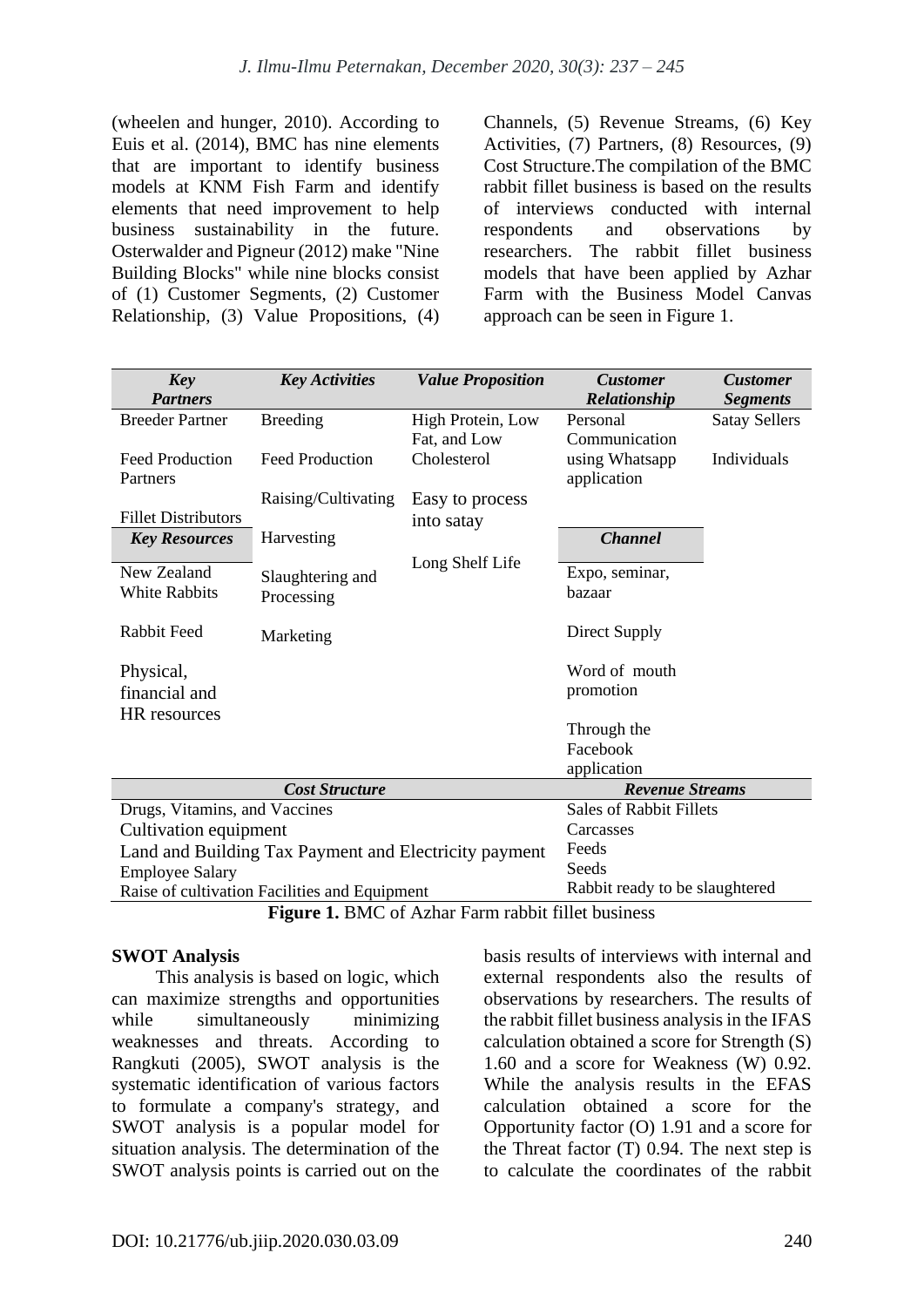fillet business development strategy using internal and external factor calculations by using a SWOT analysis diagram. Based on the calculation results of the SWOT analysis, the  $(X)$  axis is 0.68, and the  $(Y)$ axis value is 0.97 so that it reflects the quadrant I at the positive coordinates. The diagram of the results SWOT analysis can be seen in Figure 2. The identification results support an aggressive strategy. The aggressive strategy is a strategy that is done by using strengths to look for available opportunities and manage weaknesses and threats (Rangkuti, 2005).

The results of previous studies conducted by Supranto (1997), when the total difference is in quadrant 1, states that the company is in the best condition, it is very possible to be able to expand, increase growth and achieve maximum progress. The conclusion is that Azhar Farm has good internal and external strength. Therefore, the right business development strategy is needed.

The next step is to identify business development strategies using the SWOT matrix based on Strengths (S), Weakness (W), Opportunities (O), and Threats (T) owned by Azhar Farm. Based on the SWOT matrix analysis, which is classified into four alternative strategies that can be applied are the SO, WO, ST, and WT strategies. It can be used to develop the rabbit fillet business so that it can grow broadly and sustainably. It tends to be more appropriate to use SO and or WO strategies. It is a strategy to maximize strengths to seize opportunities that are wide open and minimize gaps in weaknesses to take advantage of opportunities.



**Figure2.**The diagram of the results SWOT analysis

## **Recommendation of Business Model Improvements Using Business Model Canvas**

To make the strategies generated from a series of SWOT analysis processes easier to understand and apply, then input data into the BMC*.* Business Model Canvas has the advantage of successfully changing the complex business model concept to be simple (Muller et al. 2011). Improvements for each element of the Azhar Farm rabbit fillet Business Model Canvas are:

# **1. Customer Segment**

Azhar Farm has the advantage that the location is close to Batu Tourism City, which has many tourists and culinary specialties of Batu City. Azhar Farm is also close to Malang City, which is known as an education city with a high number of students and diverse food needs. The city also has many hotels and tourists who visit for tourism purposes or attend graduation events at many universities and institutes located in Malang. There are malls as shopping places that can be used to find customers and on a large scale. New market segmentation is:

# 1. Supermarket

Almost every day, people visit the supermarket to shop for daily needs. Sales brands and variations also licenses are needed so that products can be sold and target consumers.

# 2. Hospitality

The hotel requires the supply of raw materials for guests who are staying overnight. The famous city of Batu with rabbit satay makes the menu of rabbits has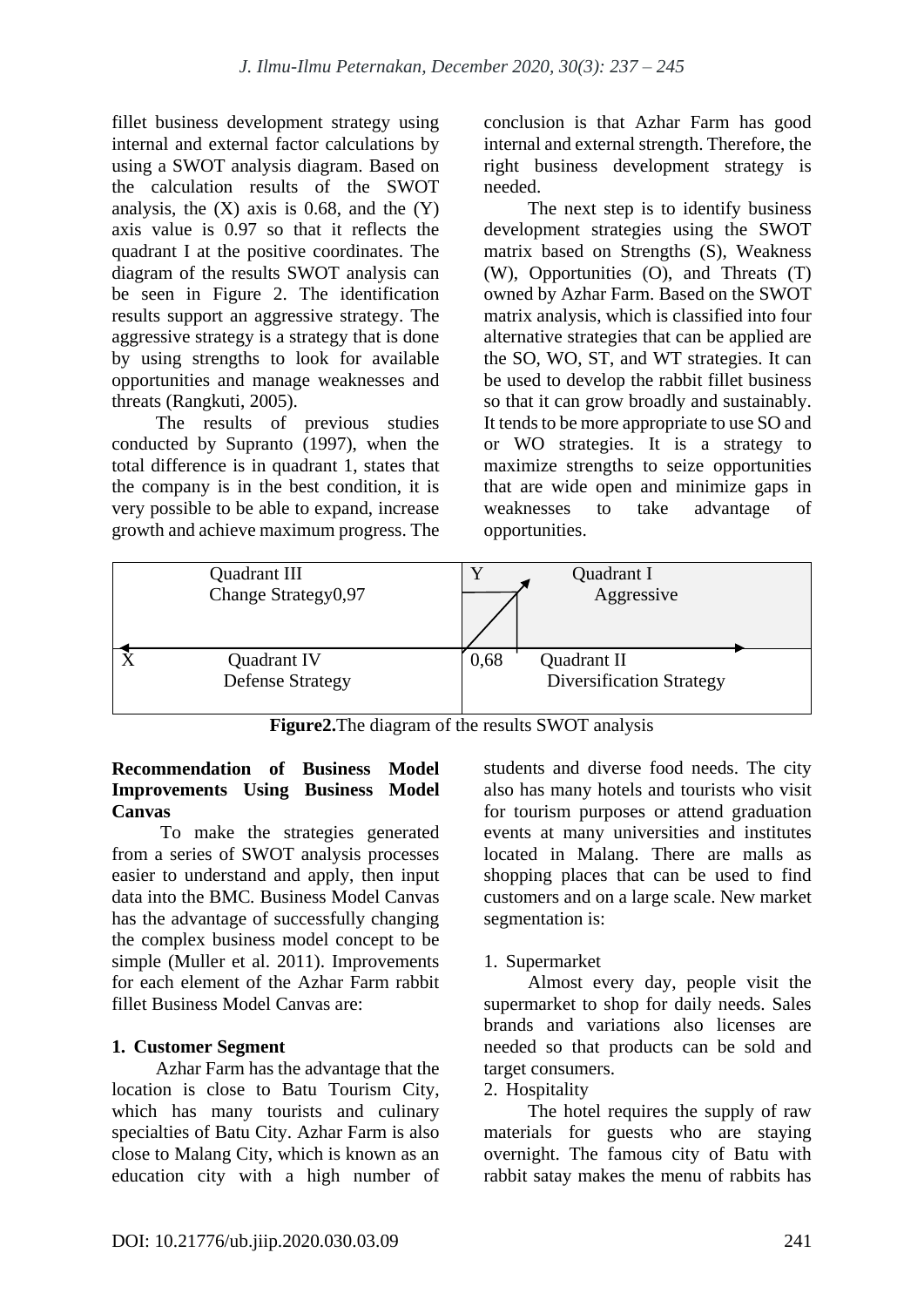an attraction to be enjoyed. This is an opportunity to reach hospitality as new market segmentation. The entry of rabbits in the hotel dining menu is also promotional to be familiar and increasingly known by tourists.

3. Catering Entrepreneurs

Dense population in the city and many events that are often done at home scale, campuses, companies to government agencies make the catering business crowded and get lots of orders. This segmentation is entirely rational because the distinctive rabbit fillet status and not much circulation in other cities make the attraction for catering entrepreneurs and consumers.

4. Wedding Organizer

This Wedding Organizer usually takes care of all the needs of the bride and recommendsunique dishes selected by many brides. This makes it a business opportunity for rabbit fillets to become a special menu for any wedding.

5. Visitors

Batu city, which is known as one of its special products, is rabbit meat that makes visitors curious. Processing or selling products with different quality variations and attractive packaging require collaboration with restaurants or souvenir shops around Batu Tourism City.

6. Online

Azhar Farm needs to take advantage of this online business to reach consumers throughout Indonesia in large numbers and continuously. Collaboration with marketplaces to expand marketing chains. Besides, cooperation partners with the expedition also need to provide refrigerators for the delivery of rabbit fillets

## **2. Value Proposition**

 According to Morris (2009); Horvath et al. (2016) said that a successful business model must have the advantage of a value proposition that is used as a competitive advantage to improve relationships between elements of the business model. The advantages of the product must be increased according to the needs and desires of consumers. These advantages include:

1. Cooperation packages with special prices and minimum purchase.

This package, besides indirectly, binds the customer so as not to turn away. The package is given by considering the estimated cost and production of rabbit fillets.

2. Build brands, catalogs, and sales weight variations.

It is needed to consider the brand so that every search is focused on the brand name. Also, a catalog is needed so that consumers can choose what they want to buy, and it is easy to make comparisons and view existing products. Sales weight variations also need to be considered so that consumers can buy according to the needs they want.

# **3. Channels**

 The addition of channels that can be considered are :

1. Governmentagencies

The agency has the resources and duties to help MSMEs so that they can be used as partners and promotional media through various activities. Besides proposing regulations to provide a mandatory menu for hotels in the Batu City area with rabbit products is one way to reach consumer segmentation in hospitality as well as promoting rabbit farm.

2. Online Marketer

Azhar Farm should consider recruiting or building partnerships with youth to reach online market segments, especially outside the greater Malang area, through online marketing.

3. Offline Marketer outside the city of Malang

Azhar Farm focuses on marketing in Batu City and has not yet reached markets outside the Greater Malang area. The addition of these partners needs to be considered in selling rabbit fillet products widely and sustainably.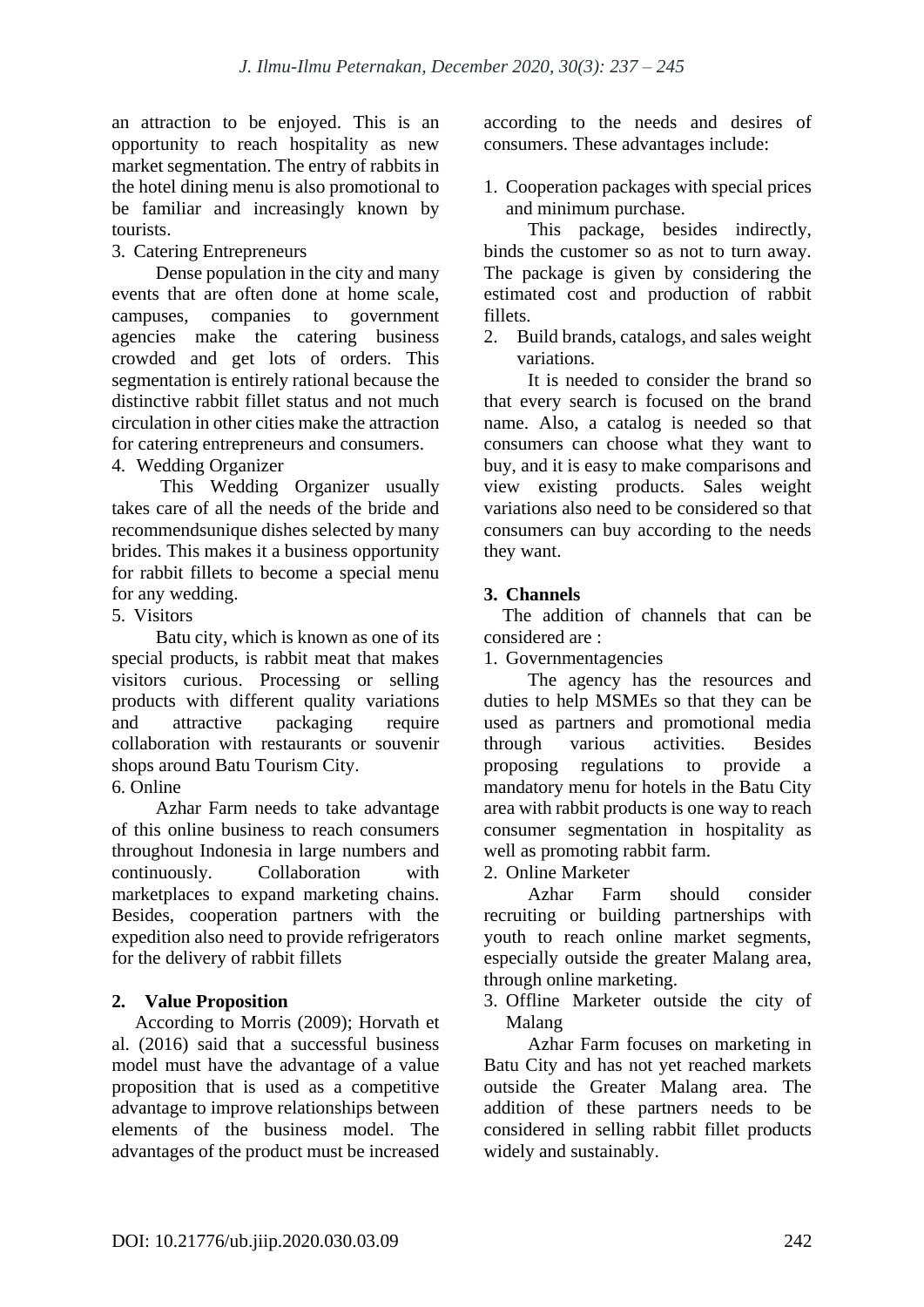4. Promotion With Social Media Networks

It is important touseadvertising services to reach targeted consumers, such as Facebook ads, Instagram ads, and Google ads. Azhar Farm needs to consider getting rabbit fillets to be better known, and more people are interested in making purchases. 5. Product connector to the Supermarket

In order for rabbit fillets to be sold in supermarkets, resources are needed to manage them. In addition, special licenses and standards are needed by partners.

## **4. Customer Relationship**

Things that can be considered in this block include:

Special personal assistance for regular customers.This assistance is used to receive constructive complaints and suggestions. It is necessary to consider online, offline, complaint, and catalog request service centers by consumers in one service. The service must have a good response so that many customers can easily communicate; also, the opportunity to buy becomes higher.

1. Open a discussion forum for potential customers

It is necessary to consider creating a discussion forum with various applications. The discussion forum will provide information and knowledge about Azhar Farm and fillets so that customers do not hesitate to buy.

2. Delivery for loyal customers

Azhar Farm can use the service if it has a departmentwhich markets the product. The service will provide advantages for Azhar Farm to compete in the rabbit fillet business.

3. Guarantee and discounts at a certain time.

Giving discounts at certain times to attract larger customers, so it needs to consider the estimated costs and production results. Guarantees are needed by consumers to guarantee that what they ordered is what they expected.

#### **5. Revenue Streams**

Considerations for increasing revenue streams are:

1. Sales with a variety of weights and prices.

Consumers have different choices by considering various aspects, such as price and quantity. Azhar Farm needs to directly consider variations in weight and sales prices for middle and upper target consumers.

2. Processing Other Products Besides Rabbit Meat

Another alternative that can be applied is to collaborate in the processing of livestock products other than fillets. In rabbit farms, there are fur, urine, and feces that can be processed and packaged to produce other income apart from selling rabbit fillets.

#### **6. Key Activities**

According to (Lamarque, 2005) in order for an organization to continue to survive, it must have different key activities with competitors or may have the same key activities with competitors but in different ways. There are activities to multiply production and expand marketing are:

# 1. Technology research anddevelopment

It is necessary to consider research in the process of rapid bodyweight growth. In one rabbit weightsin accordance with consumer needs, while the development of technology needs a temperature control system of the cage to prevent disease in rabbits.

2. Partnerships

The expansion of marketing targets requires continuity in production. One of the ways to consider raising into markets and populations through a rabbit fillet product is building and utilizing an alliance of trading partners.

3. Marketing Specific Research

Consumer demand tends to vary and change suddenly, so it needs to be predicted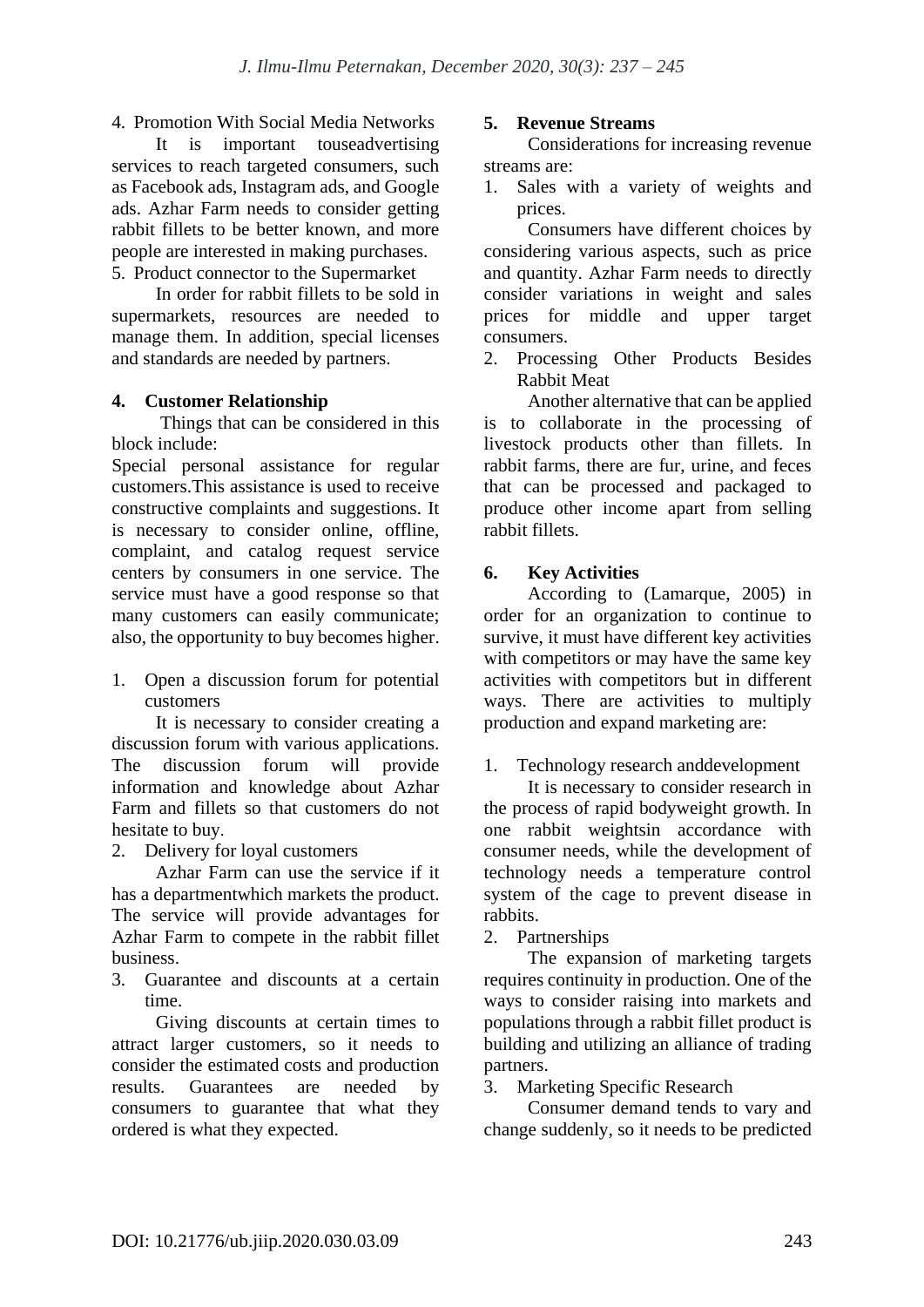and anticipated through the provision of human resources aimed at making the rabbit fillets produced relevant to market demand and needs.

# **7. Key Resources**

Resources considered in business for broad and sustainable marketing are:

1. Physical resources

Refrigerated vehicles need to be added so that the products sent are not easily contaminated and fresh when the product arrives at the customer's home. It also needs to consider the office to carry out various administrative activities, evaluate the system and marketing team to manage business outside the area of farm owned.

2. Financial resources

It is necessary to carry out calculations to support the procurement of physical and human resources so as not to burden and facilitate this business to achieve the desired vision and mission.

3. Human resources

Resources work to achieve marketing targets in accordance with the intended marketing segmentation

# **8. Key Partnerships**

Partnerships that can be considered are:

1. Online marketing specialist partners

This partner is chosen as an alternative if the addition of HR is considered financial burdens.

2. Production partners in various regions

This method is carried out to support the availability of products in various regions. Rabbit fillet products currently have an exclusive impression that only exists in certain regions. The expansion of partners should be raised, so that rabbit fillets are easy to find in various regions.

3. Business Consultant

Consultants are needed to know the rules and legal products that govern the circulation of a product. To anticipate unwanted things, it would be better for Azhar Farm to consider using consultants so that the rabbit fillet products sold are legally determined by the government. To save costs can utilize consultants who come from government institutions.

# **9. Cost Structure**

According to Qastharin (2016) cost structure is all costs incurred to run a business. As for what Azhar Farm can consider are:

1. Salary for additional employees

The addition of human resources in managing marketing will certainly increase expenditure. Azhar Farm needs to consider the effectiveness and optimization of production can be achieved with steps that do not burden the company.

2. Licensing and promotional costs

Licensing fees for legality and distribution permits must be ready because Azhar Farm is a farm that will continue to grow. Promotional costs are also needed to circulate the product widely.

# **CONCLUSIONS**

Azhar Farm develops business from upstream to downstream starting from breeding, feed making,cultivating, harvesting, slaughtering, processing,and marketing rabbit fillets. Marketing businesses using B2B and opening partnerships to expand the market. Azhar Farm implements BMC. The results of the analysis need to make improvements in order to compete to expand the marketand maintain stability in the business. Improvements to the business model can be implemented in Customer Segments, Customer Relationships, Value Propositions, Channels, Revenue Streams, Key Activities, Key Partners, Resources, and Cost Structure.

# **REFERENCES**

Badan Pusat Statistik. (2016). *Populasi Kelinci di Kota Batu, Jawa Timur*.

Lamarque, E. (2005). Identifying key activities in banking firms: a competence-based analysis. *Journal of Emerald Group Publishing Limited*, *10*(7), 29–47. https://doi.org/10.1016/